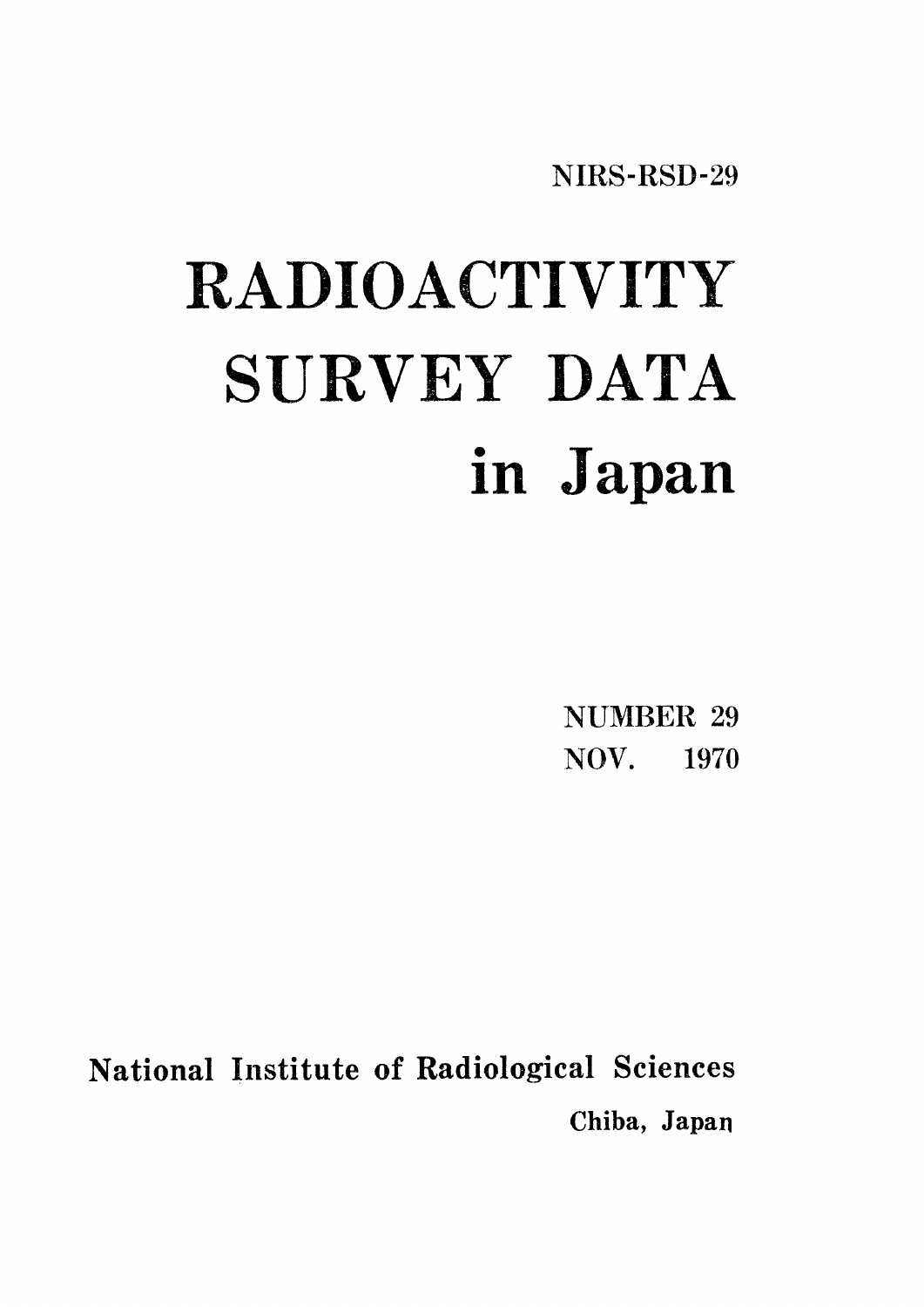# Radioactivity Survey Data inJapan

Number 29

Nov.1970

Contents

#### DATA OF ROUTINE SURVEY

| ٠ |  |  |
|---|--|--|

Meteorological Data

The Concentrations of Radionuclides in Air Borne Dust (National Institute of Radiological  $Science) \cdots \cdots \cdots \cdots \cdots \cdots \cdots 1$ 

#### Geographical Data

| Strontium-90, Ruthenium-106, Cesium-137                             |   |
|---------------------------------------------------------------------|---|
| and Cerium-144 in Soil                                              |   |
| (National Institute of Radiological                                 |   |
| $Sciences) \cdots \cdots \cdots \cdots \cdots \cdots \cdots \cdots$ | 3 |
| Strontium-90, Ruthenium-106, Cesium-137                             |   |
| and Cerium-144 in River Sediments                                   |   |
| (National Institute of Radiological                                 |   |
| $Sciences) \cdots \cdots \cdots \cdots \cdots \cdots \cdots \cdots$ |   |
|                                                                     |   |

**Water Data** 

Strontium-90 and Cesium-137 in Source Water and Treated Water (National Institute of Radiological Science)  $Sciences) \cdots \cdots \cdots \cdots \cdots \cdots \cdots 6$ 

Page

#### Dietaly Data

| Strontium-90 and Cesium-137 in Standard Diet |  |
|----------------------------------------------|--|
| (National Institute of Radiological          |  |
|                                              |  |
| Strontium-90 and Cesium-137 in Total Diet    |  |
| (National Institute of Radiological          |  |
|                                              |  |

#### DATA OF THE ELEVENTH NUCLEAR TEST OF THE PEOPLE'S **REPUBLIC OF CHINA**

#### Meteorological Data

| Gross Bata-radioactivity in Rain and                    | Gross Bata-radioactivity in Upper Air                               |
|---------------------------------------------------------|---------------------------------------------------------------------|
| Dry Fallout                                             | (Research and Development H.O.,                                     |
| (Japan Meteorological Agency) $\cdots \cdots \cdots$ 12 | <i>Japan Defense Agency</i> $\ldots \ldots \ldots \ldots \ldots$ 16 |

National Institute of Radiological Sciences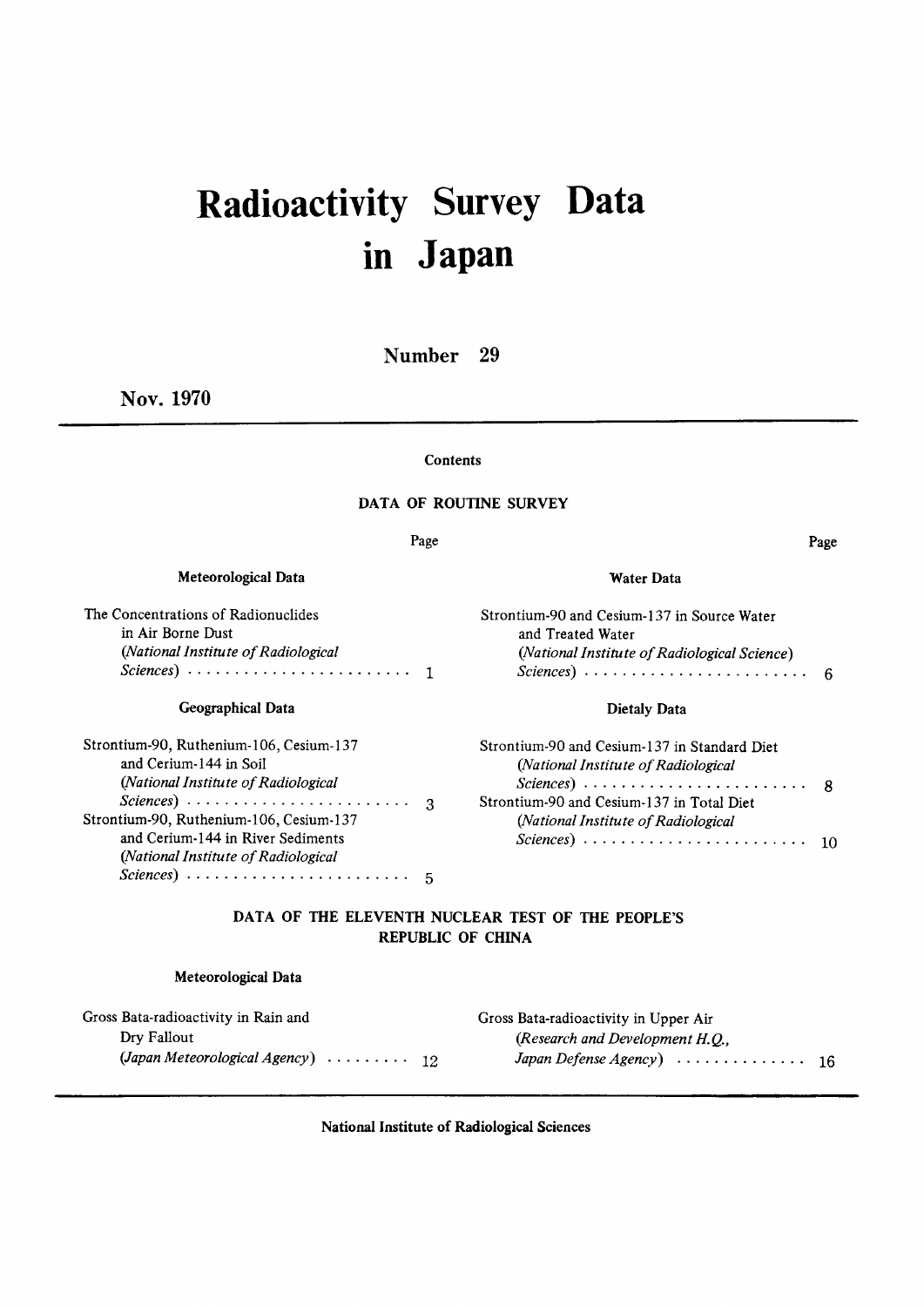# **Meteorological Date**

#### The Concentration of Radionuclides in Air **Borne Dust**

(National Institute of Radiological Sciences)

The air borne dust samples were collected from  $1^{\sim}1.5$ m above the ground in the campus of National Institute of Radiological Sciences in Chiba City, using a improved dust collector that composed of a prefilter, a cottrell type dust collector and a spongy polyurethane filter.

Sampling station is shown in Figure 1.

The design of the improved dust collector is the same one mentioned in page 3, Issue No. 22 of this publication.

The samples were ignited in a muffle furnace at 450°C to destroy organic matters. Radioactivities of nuclides in ashed samples were measured by gamma-ray spectrometry using a Nal (Tl) detector coupled with multi-channel pulse height analyzer, while concentration of strontium-90 and cesium-137 in ashed samples were determined by the radiochemical separation method after Na<sub>2</sub>CO<sub>3</sub> fusion.

The results obtained during the period from April, 1969 to July, 1970 are shown in Table 1.

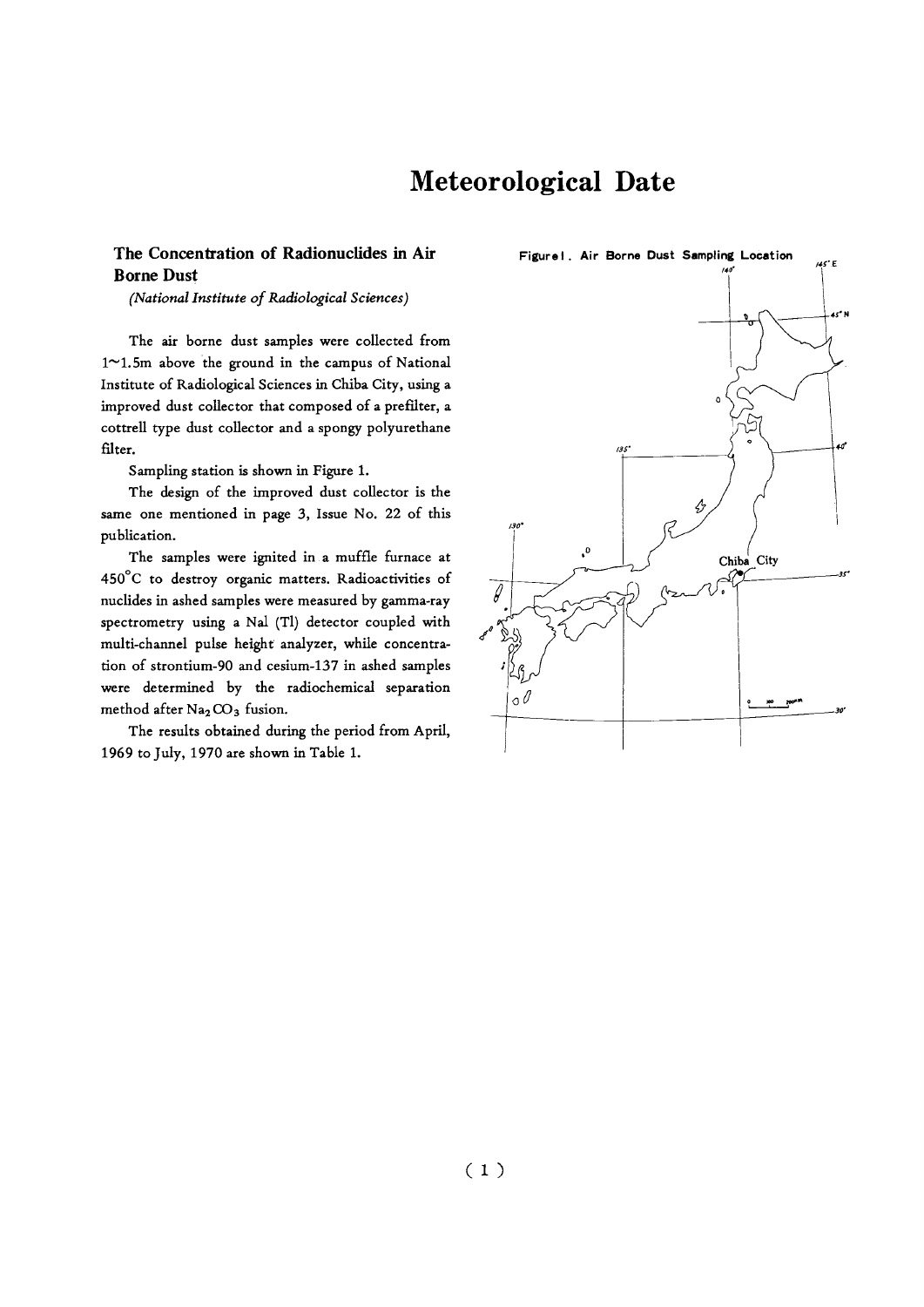#### Table 1. The Concentration of Radionuclides in Air Borne Dust in Chiba City  $(10^{-3} \text{pCi/m}^3)$

- April, 1969 to July, 1970 -

By M. Saiki, H. Kamada, K. Kimura and M. Mita

(National Institute of Radiological Sciences)

(Continued from Table 2, Issue No. 22, of this Publication)

|       | Month collected |    | Duration<br>(days) | Air<br>inhaled<br>(m <sup>3</sup> ) | Ash<br>Weight | 89Sr                                                                                                                     | 90St | $\frac{95}{2}$<br>$+95Nb$ | $103 + 106$ Ru | 137Cs | $141 + 144Ce$ |
|-------|-----------------|----|--------------------|-------------------------------------|---------------|--------------------------------------------------------------------------------------------------------------------------|------|---------------------------|----------------|-------|---------------|
|       | 1969            |    |                    |                                     |               |                                                                                                                          |      |                           |                |       |               |
| Apr.  | 1-April         | 30 | 30                 | 432,000                             | 11.0          | 0.87                                                                                                                     | 0.11 | 4.52                      | 2.85           | 0.42  | 8.52          |
| May   | 1-May           | 31 | 31                 | 446,400                             | 6.0           | 0.77                                                                                                                     | 0.13 | 7.02                      | 3.16           | 0.36  | 10.73         |
| June  | 1-June          | 30 | 30                 | 432,000                             | 8.5           |                                                                                                                          | 0.23 | 22.62                     | 2.81           | 0.64  | 9.05          |
| July  | 1-July          | 31 | 31                 | 446,400                             | 9.0           |                                                                                                                          | 0.35 | 18.51                     | 1.86           | 1.17  | 9,81          |
|       | Aug. 1-August   | 31 | 31                 | 446,400                             | 9.0           |                                                                                                                          | 0.05 | 6.02                      | 0.82           | 0.22  | 4.79          |
| Sept. | 1-Sept.         | 30 | 30                 | 432,000                             | 8.0           |                                                                                                                          | 0.18 | 20.26                     | 1.95           | 0.58  | 5.28          |
| Oct.  | 1-Oct.          | 31 | 31                 | 446,400                             | 5.0           | $\begin{array}{c} \begin{array}{c} \begin{array}{c} \begin{array}{c} \end{array} \\ \end{array} \end{array} \end{array}$ | 0.11 | 2.50                      | 0.57           | 0.64  | 1.28          |
| Nov.  | $1-Nov.$        | 30 | 30                 | 432,000                             | 5.0           | $\overline{\phantom{iiiiiiiiiii}}$                                                                                       | 0.07 | 3.10                      | 0.23           | 0.22  | 1.75          |
| Dec.  | 1-1970 Jan.5    |    | 36                 | 518,400                             | 13.5          |                                                                                                                          | 0.08 | 2.52                      | 0.98           | 0.19  | 3.04          |
|       | 1970            |    |                    |                                     |               |                                                                                                                          |      |                           |                |       |               |
| Jan.  | 6-Jan.          | 31 | 26                 | 374,400                             | 27.4          | 0.59                                                                                                                     | 0.33 | 10.20                     | 2.70           | 0.85  | 9.59          |
| Feb.  | 1-Feb.          | 28 | 28                 | 403,000                             | 33.7          | 0.80                                                                                                                     | 0.76 | 22.06                     | 4.99           | 1.54  | 23.71         |
| Mar.  | 1-March         | 31 | 31                 | 446,400                             | 25.8          | 2.25                                                                                                                     | 0.86 | 38.00                     | 5.23           | 2.17  | 32.33         |
| Apr.  | 1-April         | 30 | 30                 | 432,400                             | 24.3          | 4.69                                                                                                                     | 1.23 | 65.09                     | 8.04           | 1.22  | 57.14         |
| May   | 1-May           | 31 | 31                 | 446,400                             | 18.2          | 2.89                                                                                                                     | 2.21 | 90.52                     | 10.58          | 3.76  | 86.82         |
| June  | 1-June          | 30 | 30                 | 432,000                             | 13.7          | 3.32                                                                                                                     | 1.56 | 73.28                     | 10.50          | 2.83  | 87.14         |
| July  | 1-July          | 31 | 31                 | 446,400                             | 11.5          | 1.09                                                                                                                     | 0.65 | 13.23                     | 2.05           | 0.75  | 18.37         |

 $\ast$  $-$ : non detectable ÷.

 $***$  $140Ba - 140La$  was non detectable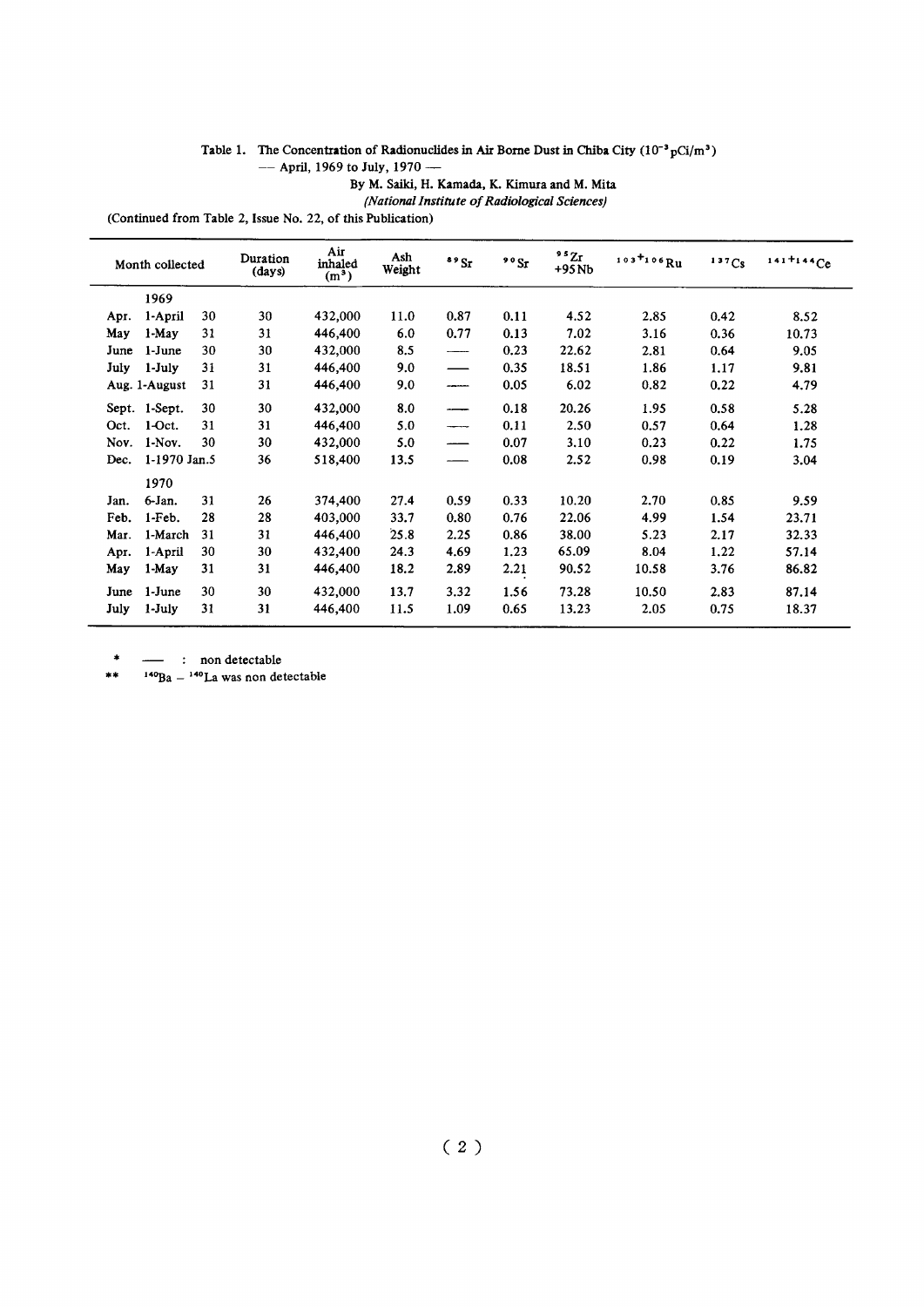# **Geographical Date**

#### Strontium-90, Ruthenium-106, Cesium-137 and Cerium-144 in Soil

(National Institute of Radiological Sciences)

The purpose of this survey is to investigate the amount of ground deposit and leaching rates of radionuclides from soil to river.

Undisturbed and uncultivated soil up to the depth of 5 cm and 20 cm were collected at the same site. Sampling site are shown in Figure 2.

The amounts of radionuclides deposited on ground are shown in Table 2 and 3.



Table 2.  $80^{\circ}$  Sr,  $10^{\circ}$  Ru,  $13^{\circ}$  Cs and  $14^{\circ}$  Ce in Soil (0 ~ 5cm) — July to August 1969 — By M. Saiki and H. Kamada (National Institute of Radiological Sciences)

| <b>Sampling</b>      |                     | $\cdot$ $\cdot$ Sr     | 106 Ru                 | 137Cs                  | 144C <sub>e</sub>      |
|----------------------|---------------------|------------------------|------------------------|------------------------|------------------------|
| Locations            | Date                | (mCi/km <sup>2</sup> ) | (mCi/km <sup>2</sup> ) | (mCi/km <sup>2</sup> ) | (mCi/km <sup>2</sup> ) |
| Futaba FUKUSHIMA     | 1969<br>July        | 34.4                   | 48                     | 59                     | 11                     |
| Ohama FUKUSHIMA      | 1969<br>July        | 33.8                   | 42                     | 49                     | 37                     |
| Ohama FUKUSHIMA      | 1969<br><b>July</b> | 30.1                   | 56                     | 25                     | 34                     |
| <b>Tokai IBARAGI</b> | 1969<br>Aug.        | 9.3                    | 117                    | 83                     | 8                      |
| <b>Fukui FUKUI</b>   | Aug. 1969           | 19.7                   | 47                     | 102                    | 20                     |
| Mihama FUKUI         | Aug. 1969           | 9.3                    | 66                     | 89                     | 56                     |
| Tsuruga FUKUI        | Aug. 1969           | 10.2                   | 120                    | 129                    | 90                     |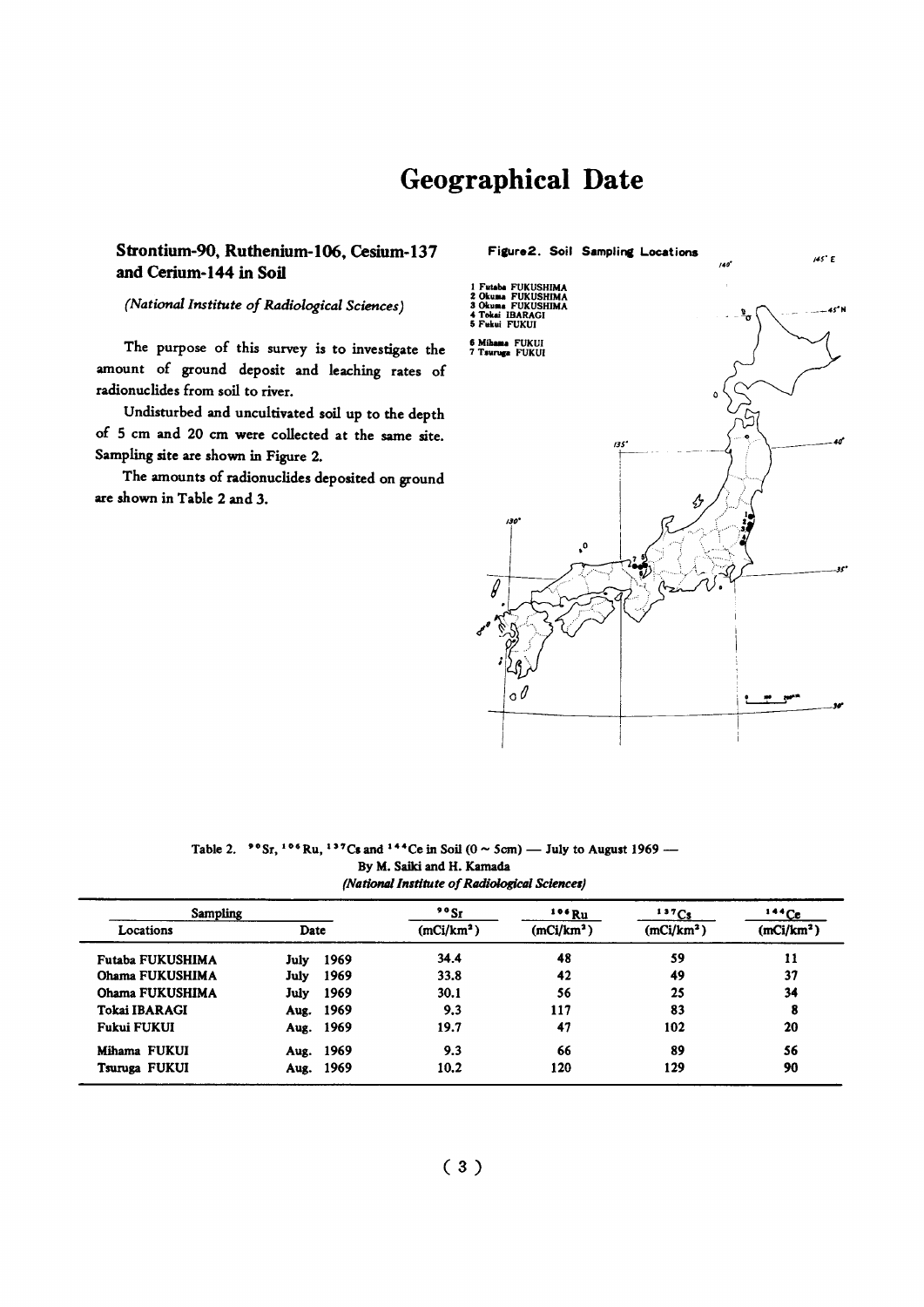| Sampling         |              | 90Sr                   | $106$ Ru               | 137Cs                  | 144C <sub>e</sub>      |
|------------------|--------------|------------------------|------------------------|------------------------|------------------------|
| Locations        | Date         | (mCi/km <sup>2</sup> ) | (mCi/km <sup>2</sup> ) | (mCi/km <sup>2</sup> ) | (mCi/km <sup>2</sup> ) |
| Futaba FUKUSHIMA | 1969<br>July | 54.7                   | 98                     | 90                     | 99                     |
| Ohama FUKUSHIMA  | 1969<br>July | 74.8                   | 119                    | 71                     | 74                     |
| Ohama FUKUSHIMA  | 1969<br>July | 48.1                   | 118                    | 34                     | 39                     |
| Tokai IBARAGI    | Aug. 1969    | 14.9                   | 137                    | 109                    | 89                     |
| Fukui FUKUI      | Aug. 1969    | 69.3                   | 69                     | 363                    | 125                    |
| Mihama FUKUI     | Aug. 1969    | 38.1                   | 288                    | 223                    | 260                    |
| Tsuruga FUKUI    | 1969<br>Aug. | 28.5                   | 479                    | 519                    | 440                    |

#### Table 3.  $30^{\circ}$  Sr,  $10^{\circ}$  Ru,  $137$ Cs and  $144$ Ce in Soil (0 ~ 20 cm) — July to August 1969 — By M. Saiki and H. Kamada (National Institute of Radiological Sciences)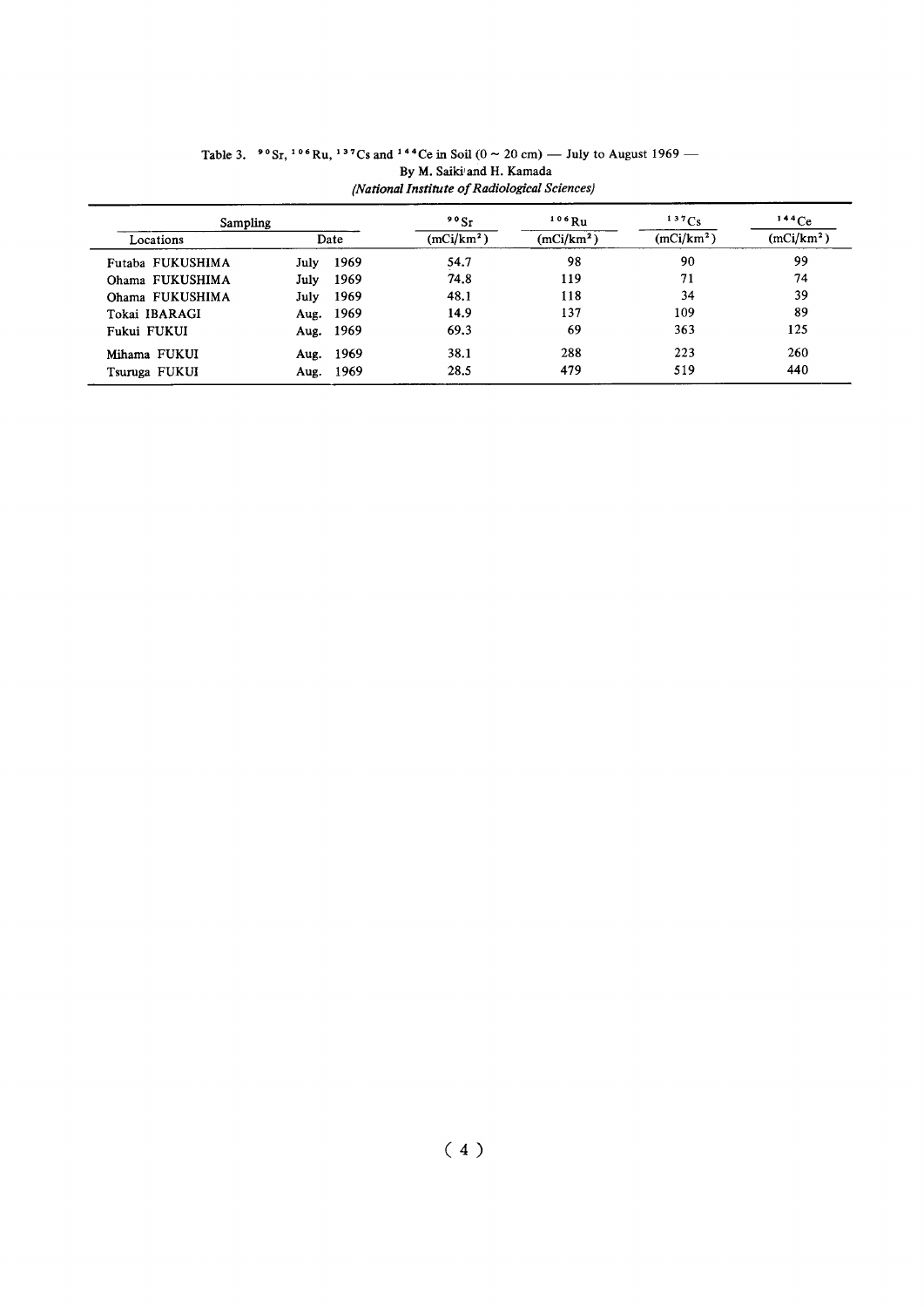#### Strontium-90, Ruthenium-106, Cesium-137 and Cerium-144 in River Sediments

#### (National Institute of Radiological Sciences)

The quantity of radionuclides precipitated or deposited in river sediments from 1964 was determined. These results were shown in Radioactivity Survey Data in Japan, PP 13-14 No. 18 Feb. 1968 and PP 6-7, No. 22, Feb. 1969.

The concentrations of Strontium-90, Ruthenium-106, Cesium-137 and Cerium-144 in the river sediments collected in 1969 are shown in Table 4.

Sampling locations are shown in Figure 3.



Table 4. <sup>90</sup>Sr, <sup>106</sup>Ru, <sup>137</sup>Cs and <sup>144</sup>Ce in River Sediments — July to December 1969 — By M. Saiki and H. Kamada (National Institute of Radiological Sciences)

| Sampling              |                | 90St                 | 106Ru          | $137C_8$             | 144Ce          |
|-----------------------|----------------|----------------------|----------------|----------------------|----------------|
| Location              | Date           | $(m\mu\text{Ci/kg})$ | $(m\mu Ci/kg)$ | $(m\mu\text{Ci/kg})$ | $(m\mu Ci/kg)$ |
| Agano River (NIIGATA) | 1969<br>July   | 0.03                 | 1.11           | 0.81                 | 0.72           |
| $\cdot$               | Dec. 1969      | 0.08                 | 0.22           | 0.69                 | 0.14           |
| Edo River (TOKYO)     | 1969<br>July   | 0.03                 | 0.43           | 0.14                 | 0.44           |
| $\cdot$               | Dec. 1969      | 0.04                 | 0.11           | 0.15                 | 0.09           |
| Yodo River (OSAKA)    | 1969<br>July   | 0.08                 | 1.75           | 0.87                 | 1.19           |
| $\cdots$              | - 1969<br>Dec. | 0.11                 | 0.74           | 0.41                 | 0.14           |

Note: The above values, respectively inclicate the mean values of the center and left side or right side in the sampling river.

#### Figure3. River Sediments Sampling Locations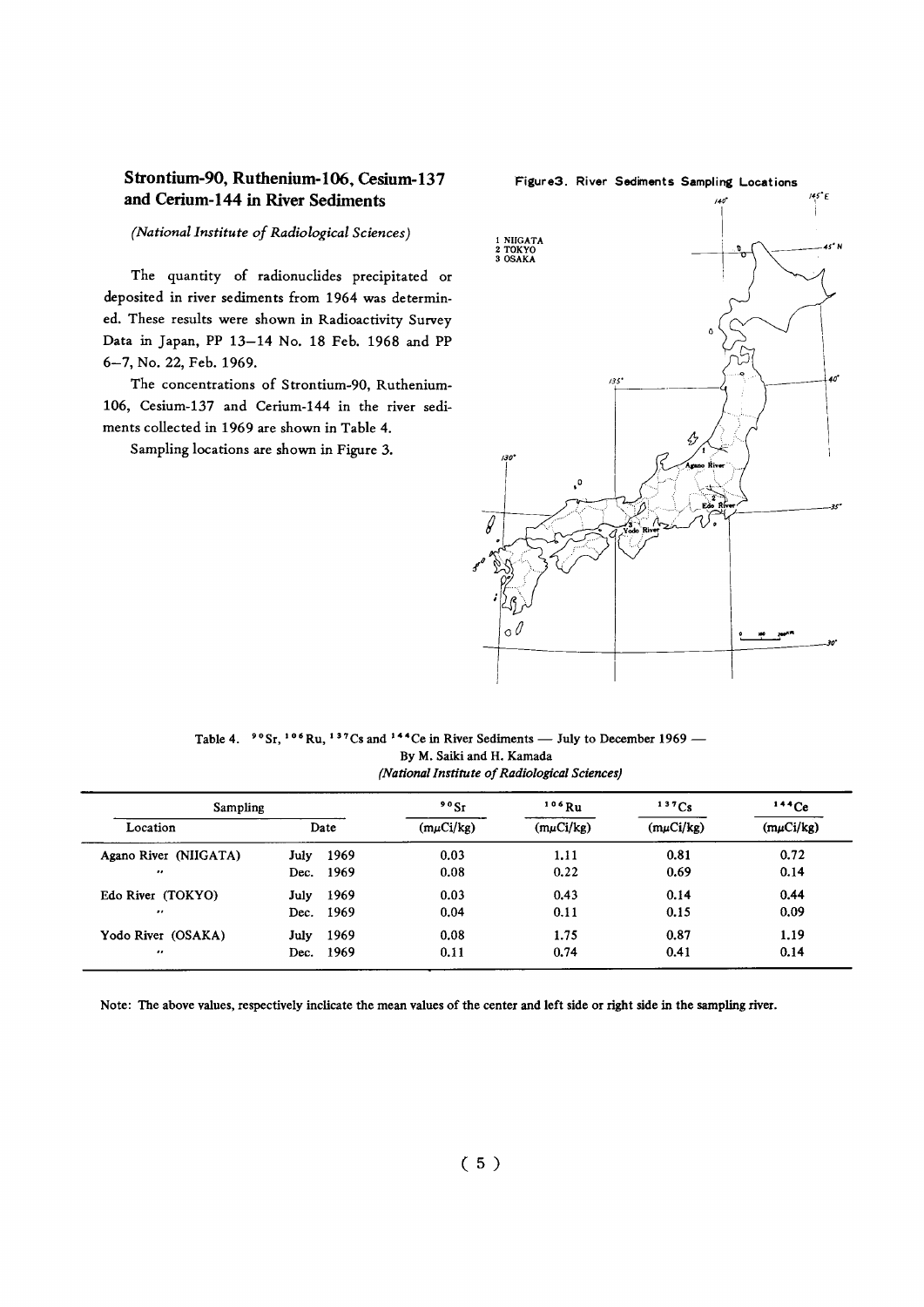## **Water Date**

#### Strontium-90 and Cesium-137 in Source **Water and Treated Water**

(National Institute of Radiological Sciences)

Since December 1961, the concentrations of strontium-90 and cesium-137 in city water in Japan have been determined in co-operation with 24 prefectural Public Health Laboratries.

From April 1963, sampling points have been selected in Tokyo, Niigata and Osaka prefectures. Sampling locations are shown in Figure 3.

The samples have been analyzed for strontium-90 and cesium-137. Ruthenium-106 and cerium-144 were non detectable. The analytical method is the same one mentioned in page 7, Issue No. 22 of this publication.

The results obtained from Feb. 1969 to Feb. 1970 are shown in Table 5.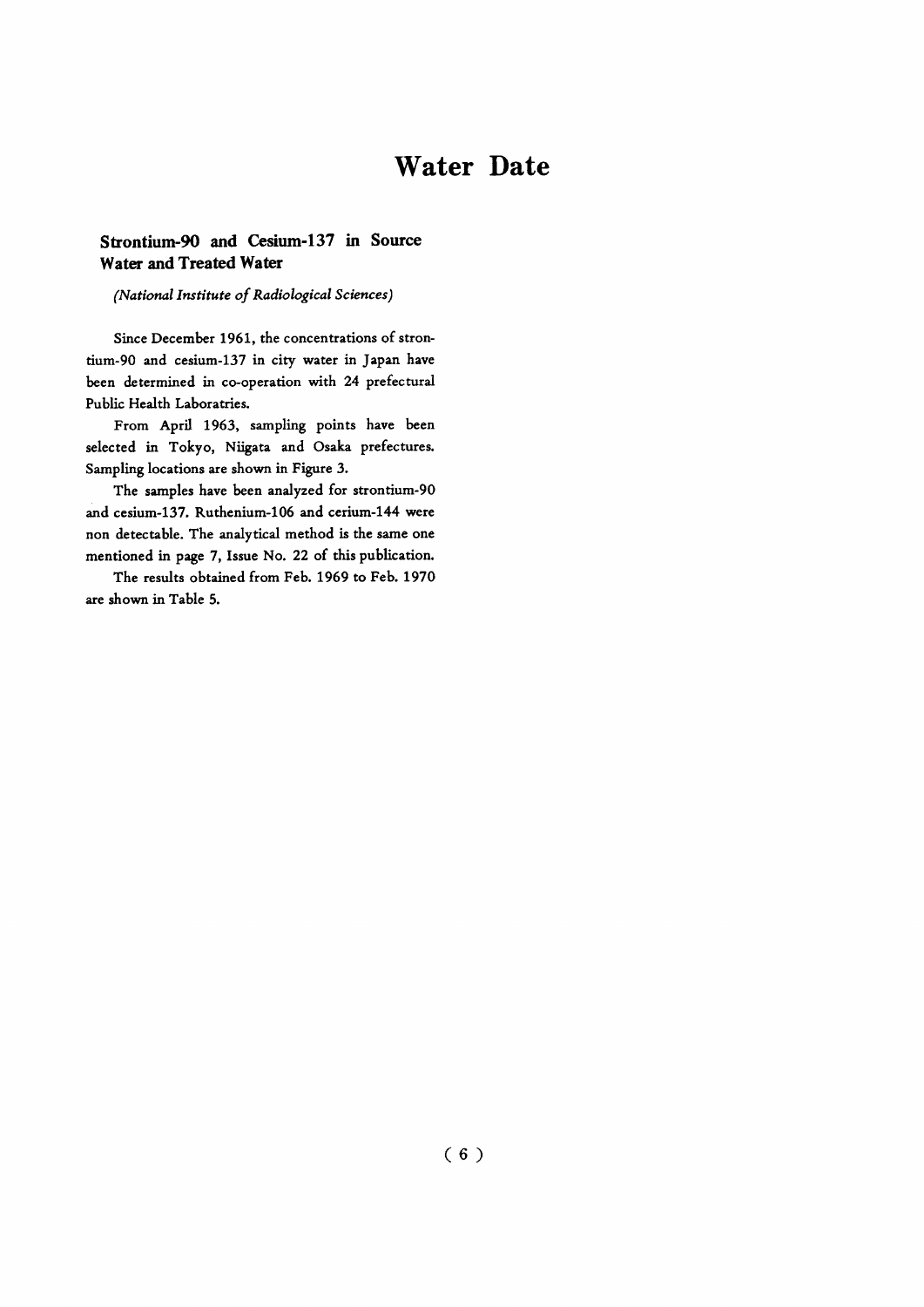| Location               | Source                  |                    | Type<br>Date   | Ash $(g/100R)$ | 90St              | 137Cs    |  |
|------------------------|-------------------------|--------------------|----------------|----------------|-------------------|----------|--|
|                        |                         |                    |                |                | $p^{\text{Ci/R}}$ |          |  |
| Niitsu NIIGATA         | Agano River             | $\mathbf{SW}$      | 18th Feb. 1969 | 9.0            | 0.30              | 0.07     |  |
| $\ddot{\phantom{0}}$   | $\ddot{\phantom{0}}$    | TW                 | 18th Feb. 1969 | 8.0            | 0.16              | 0.06     |  |
| $\boldsymbol{\mu}$     | $\cdot$                 | <b>SW</b>          | 22th Apr. 1969 | 11.5           | 0.26              | 0.11     |  |
| $\pmb{\epsilon}$       | $\pmb{\cdot}$           | TW                 | 22th Apr. 1969 | 12.5           | 0.25              | 0.06     |  |
| $\pmb{\cdot}$          | $\bullet$               | SW                 | 5th June 1969  | 12.0           | 0.34              | 0.08     |  |
| $\pmb{\cdots}$         | $^{\prime \prime}$      | TW                 | 5th June 1969  | 13.0           | 0.28              | 0.05     |  |
| $\bar{\phantom{a}}$    | $^{\prime\prime}$       | <b>SW</b>          | 14th Aug. 1969 | 148.0          | 0.46              | 138.88   |  |
| $\bar{\alpha}$         | $\cdot$                 | TW                 | 14th Aug. 1969 | 42.4           | 0.30              | 0.09     |  |
| $\pmb{\cdot}$          | $\bullet$               | SW                 | 9th Oct. 1969  | 12.7           | 0.44              | 0.07     |  |
| $\pmb{\cdot}$          | $\pmb{\cdot}$           | TW                 | 9th Oct. 1969  | 12.2           | 0.38              | 0.04     |  |
| $\cdot$                | $\bullet$               | SW                 | 22th Dec. 1969 | 5.0            | 0.26              | 0.07     |  |
| $\pmb{\cdot}$          | $\overline{\mathbf{r}}$ | TW                 | 22th Dec. 1969 | 10.5           | 0.22              | 0.03     |  |
| $\pmb{\cdot}$          | $\bullet$               | SW                 | 12th Feb. 1969 | 74.5           | 0.35              | 1.25     |  |
| $\mathbf{r}$           | $\bar{\phantom{a}}$     | TW                 | 12th Feb. 1969 | 28.6           | 0.06              | 0.05     |  |
| Kanamachi TOKYO        | Edo River               | <b>SW</b>          | 21st Feb. 1969 | 15.5           | 0.20              | 0.10     |  |
| $\bar{\boldsymbol{r}}$ | $\pmb{\cdot}$           | TW                 | 21st Feb. 1969 | 15.5           | 0.15              | 0.02     |  |
|                        | $\bullet$               | $\text{SW}\xspace$ | 22th Apr. 1969 | 23.5           | 0.36              | 0.08     |  |
| $\bullet$              | $\pmb{\cdot}$           | TW                 | 22th Apr. 1969 | 18.0           | 0.09              | 0.05     |  |
| $\pmb{\cdot}$          | $\alpha$                | $\text{SW}\xspace$ | 2nd June 1969  | 21.0           | 0.25              | 0.10     |  |
| $\pmb{\cdots}$         | $\pmb{\cdot}$           | TW                 | 2nd June 1969  | 19.5           | 0.17              | 0.07     |  |
| $\bullet$ $\bullet$    | $\pmb{\cdot}$           | SW                 | 26th Aug. 1969 | 22.5           | 0.31              | 0.11     |  |
| $\pmb{\cdots}$         | $\bullet$               | TW                 | 26th Aug. 1969 | 27.0           | 0.25              | 0.09     |  |
| $\pmb{\cdot}$          |                         | SW                 | 24th Oct. 1969 | 17.5           | 0.34              | 0.07     |  |
| $\pmb{\cdot}$          | $\pmb{\cdot}$           | TW                 | 24th Oct. 1969 | 18.0           | 0.17              | 0.05     |  |
| $\pmb{\cdot}$          | $\pmb{\cdot}$           | SW                 | 23rd Dec. 1969 | 21.5           | 0.39              | 0.15     |  |
| $\pmb{\cdot}$          | $\bullet$               | TW                 | 23rd Dec. 1969 | 25.7           | 0.38              | 0.09     |  |
| $\pmb{\cdots}$         | $\ddot{\phantom{0}}$    | <b>SW</b>          | 27th Feb. 1969 | 35.3           | 0.15              | 0.03     |  |
| $\cdot$                | $\ddot{\phantom{0}}$    | TW                 | 27th Feb. 1969 | 37.5           | 0.15              | 0.01     |  |
| Moriguchi OSAKA        | Yodo River              | SW                 | 21st Feb. 1969 | 12.0           | 0.36              | 0.07     |  |
| $\cdot$                | $\ddot{\phantom{0}}$    | TW                 | 25th Feb. 1969 | 14.0           | 0.34              | 0.03     |  |
| $\bullet$              | $\pmb{\cdot}$           | <b>SW</b>          | 8th Apr. 1969  | 20.0           | 0.39              | 0.05     |  |
| ,,                     | $\cdot\cdot$            | TW                 | 10th Apr. 1969 | 14.0           | 0.31              | 0.05     |  |
| ,,                     | $\pmb{\cdot}$           | SW                 | 9th June 1969  | 12.5           | 0.32              | 0.08     |  |
| $\cdot$                | $\pmb{\cdot}$           | TW                 | 9th June 1969  | 12.5           | 0.24              | 0.02     |  |
| $\bullet$              | $\overline{\mathbf{r}}$ | <b>SW</b>          | 19th Aug. 1969 | 25.5           | 0.43              | 0.08     |  |
| $\pmb{\cdot}$          | $\pmb{\cdot}$           | TW                 | 19th Aug. 1969 | 22.0           | 0.37              | 0.07     |  |
| ,,                     | $\cdot$                 | SW                 | 9th Oct. 1969  | 16.5           | 0.28              | 0.11     |  |
| $\bullet$              | ,,                      | TW                 | 29th Oct. 1969 | 27.5           | 0.15              | 0.04     |  |
| $\cdots$               | .,                      | SW                 | 1st Dec. 1969  | 28.4           | 0.28              | 0.08     |  |
| ,,                     | ,,                      | TW                 | 1st Dec. 1969  | 22.3           | 0.21              | 0.04     |  |
| $\pmb{\cdot}$          | ,,                      | SW                 | 6th Feb. 1970  | 33.8           | 0.26              | $0.02\,$ |  |
| $\pmb{\cdot}$          | $\cdot\cdot$            | TW                 | 7th Feb. 1970  | 32.0           | 0.23              | 0.01     |  |

#### Table 5.  $90$  Sr and  $137$ Cs in Source Water and Treated Water - Feb. 1969 to Feb. 1970 -By M. Saiki and H. Kamada (National Institute of Radiological Sciences)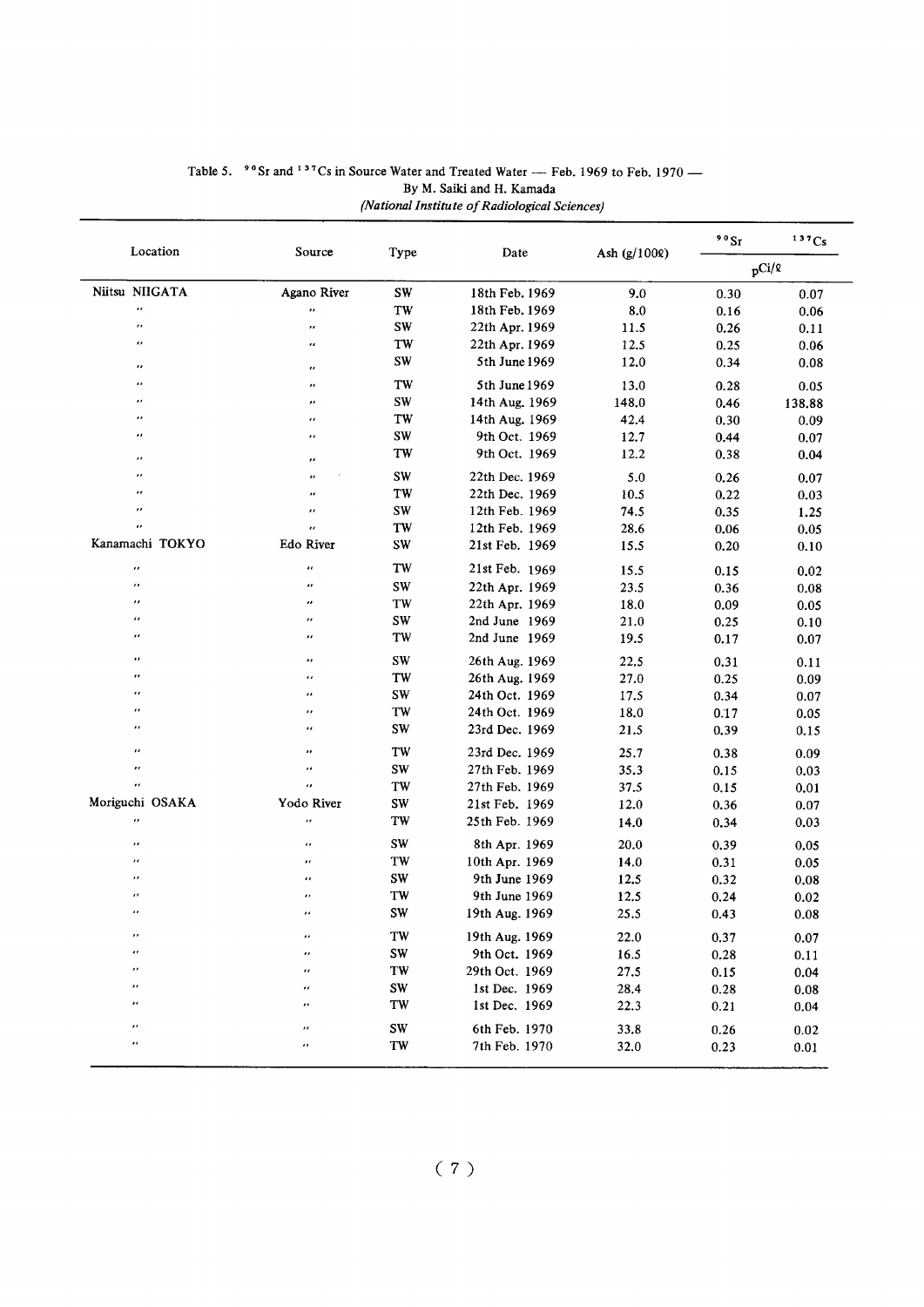## Dietaly Date

#### Strontium-90 and Cesium-137 in Standard Diet

#### (National Institute of Radiological Sciences)

Scince May 1966, National Institute of Radiological Sciences has conducted analyses of individual foodstuff samples from four prefectures (Hokkaido, Niigata, Tokyo and Kagoshima). The samplings locations are shown in Figure 4.

Individual foodstuffs produced in each prefecture were collected separately according to nine categories: cereals, beans, potatos, milk, eggs, meat, fish and shellfish, leafy vegetables and root vegetables.

The standard diet, taken in this study, was based on the following diet components, indicated by Resource Council, Science and Technology Agency, in 1964: cereals: 422g, beans: 35g, potatos: 85g, milk: 180g, eggs: 30g, meat: 30g, fish and shellfish: 75g, leafy vegetables: 144g, root vegetables: 96g.

Collected foodstuffs were ashed and analyzed separately.

Results obtained during the period May and November, 1969 are shown in Table 6.



Figure 4. Sampling Locations of Standard Diet

 $145^\circ E$ 

Table 6. <sup>90</sup> Sr and <sup>137</sup>Cs in Standard Diet – May and November, 1969 – By M. Saiki, T. Ueda, Y. Suzuki R. Nakamura and E. Kase (National Institute of Radiological Sciences)

(Continued from Table 6, Issue No. 28 of this Publication)

|                          | Daily Intake/Person |                         |                   |            |          |                  |  |  |
|--------------------------|---------------------|-------------------------|-------------------|------------|----------|------------------|--|--|
| <b>Foodstuff Samples</b> | $90$ Sr (pCi)       | $Ca$ (mg)               | $90$ Sr (pCi/gCa) | 137Cs(pCi) | $K$ (mg) | $127Cs$ (pCi/gk) |  |  |
|                          |                     | $HOKKAIDO$ - May 1969 - |                   |            |          |                  |  |  |
| Cereals                  | 0.81                | 23                      | 35.8              | 3.5        | 213      | 16.5             |  |  |
| Beans                    | 0.56                | 30                      | 18.7              | 1.7        | 101      | 16.6             |  |  |
| Potatos                  | 0.43                | 6                       | 70.5              | 4.3        | 642      | 6.7              |  |  |
| <b>Milk</b>              | 2.24                | 168                     | 13.4              | 4.9        | 282      | 17.4             |  |  |
| Eggs                     | 0.03                | 17                      | 1.8               | 0.3        | 43       | 6.5              |  |  |
| Meat                     | 0.01                | 8                       | 1.3               | 2.0        | 66       | 30.5             |  |  |
| Fish and shellfish       | 0.05                | 42                      | 1.2               | 0.3        | 207      | 1.5              |  |  |
| Leafy Vegetables         | 1.70                | 75                      | 22.6              | 1.0        | 320      | 3.1              |  |  |
| Root Vegetables          | 1.58                | 18                      | 88.3              | 1.4        | 348      | 4.0              |  |  |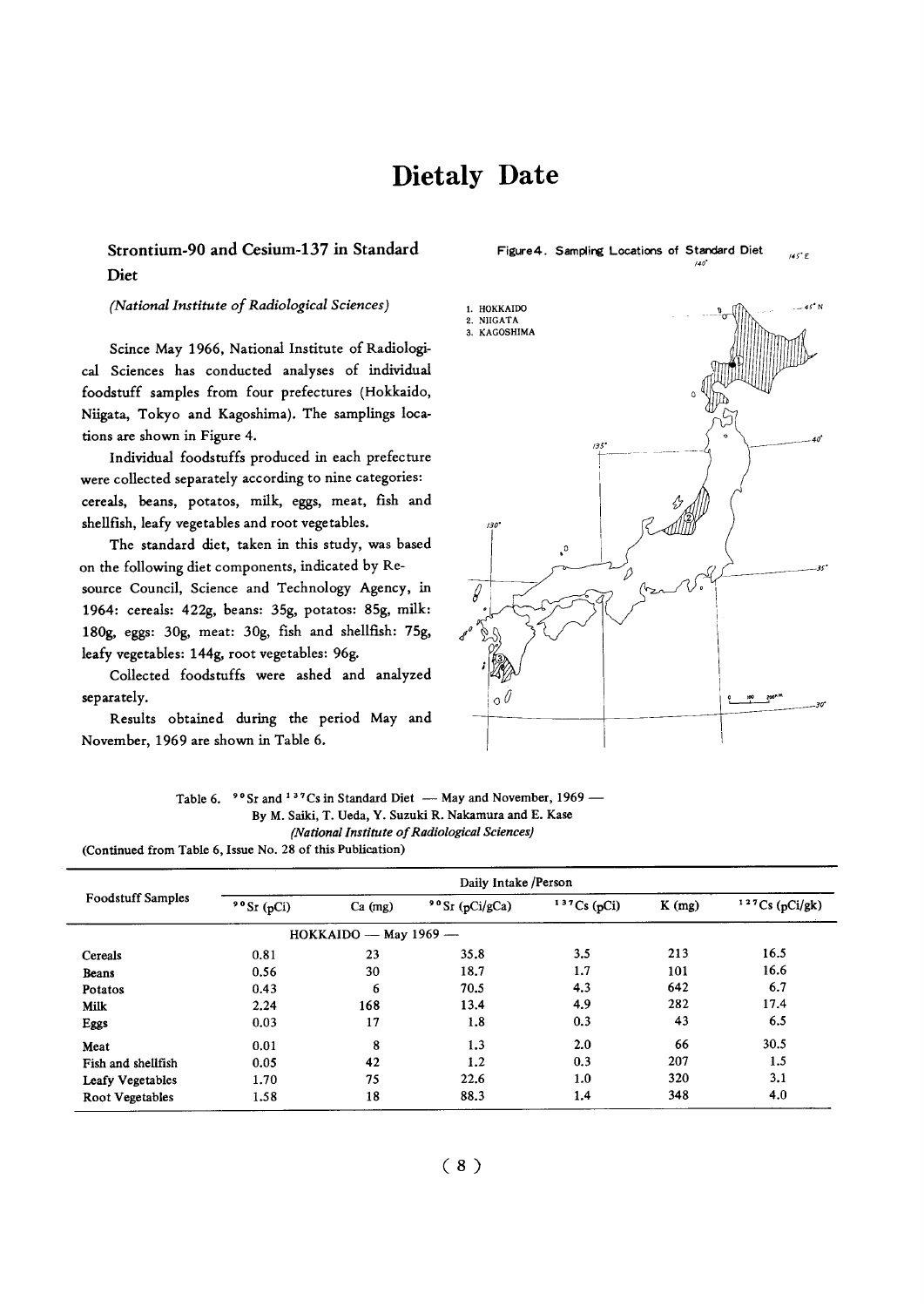|                    | Daily Intake/Person |                               |                 |                |            |                              |  |
|--------------------|---------------------|-------------------------------|-----------------|----------------|------------|------------------------------|--|
| Foodstuff Samples  | 90 Sr (pCi)         | Ca (mg)                       | 90 Sr (pCi/gCa) | 137Cs(pCi)     | K(mg)      | $^{127}\mathrm{Cs}$ (pCi/gk) |  |
|                    |                     | HOKKAIDO - Nov. 1969 -        |                 |                |            |                              |  |
| Cereals            | 0.78                | 53                            | 14.7            | 5.1            | 714        | 7.1                          |  |
| Beans              | 0.49                | 32                            | 15.6            | 0.9            | 99         | 9.1                          |  |
| Potatos            | 0.40                | 8                             | 51.9            | 1.9            | 353        | 5.4                          |  |
| Milk               | 1.21                | 189                           | 6.4             | 6.1            | 290        | 21.0                         |  |
| Eggs               | $0.01\,$            | 3                             | 3.7             | 0.3            | 40         | 7.6                          |  |
| Meat               | $0.00_3$            | 13                            | 0.2             | 0.5            | 70         | 7.1                          |  |
| Fish and shellfish | 0.05                | 41                            | 1.2             | 0.5            | 259        | 1.9                          |  |
| Leafy Vegetables   | 1.29                | 39                            | 32.7            | 3.5            | 418        | 8.4                          |  |
| Root Vegetables    | 1.34                | 17                            | 77.9            | 1.2            | 208        | 5.8                          |  |
|                    |                     | NIIGATA $-$ May 1969 $-$      |                 |                |            |                              |  |
| Cereals            | 1.15                | 25                            | 45.6            | 3.1            | 308        | 10.1                         |  |
| Beans              | 0.31                | 25                            | 12.4            | 0.1            | 369        | 0.2                          |  |
| Potatos            | 0.72                | 13                            | 56.3            | 4.6            | 293        | 15.7                         |  |
| Milk               | 0.79                | 151                           | 5.2             | 1.9            | 307        | 6.2                          |  |
| Eggs               | 0.13                | 14                            | 9.0             | 0.1            | 29         | 3.5                          |  |
| Meat               | 0.03                | 20                            | 1.5             | 0.5            | 51         | 9.7                          |  |
| Fish and shellfish | 0.02                | 30                            | 0.7             | 0.8            | 195        | 4.1                          |  |
| Leafy Vegetables   | 1.56                | 98                            | 16.0            | 0.1            | 348        | 0.3                          |  |
| Root Vegetables    | 1.95                | 15                            | 126.6           | 1.4            | 268        | 5.2                          |  |
|                    |                     | NIIGATA $-$ Nov. 1969 $-$     |                 |                |            |                              |  |
|                    |                     |                               |                 |                |            |                              |  |
| Cereals            | 0.85                | 36                            | 23.4            | 3.3            | 392        | 8.4                          |  |
| Beans              | 0.45                | 29                            | 15.7            | 0.5            | 100        | 5.0                          |  |
| Potatos            | 0.55                | 10                            | 55.6            | 4.6            | 327        | 14.1                         |  |
| Milk               | 1.04                | 182                           | 5.7             | 7.1            | 277        | 25.6                         |  |
| Eggs               | $0.01\,$            | 17                            | 0.6             | 0.3            | 41         | 7.3                          |  |
| Meat               | 0.01                | 3                             | 3.8             | 0.5            | 59         | 8.5                          |  |
| Fish and shellfish | 0.03                | 77                            | 0.4             | 0.3            | 189        | 1.6                          |  |
| Leafy Vegetables   | 1.23<br>1.64        | 40<br>18                      | 31.1<br>90.1    | 0.2<br>1.2     | 258<br>224 | 0.8<br>5.3                   |  |
| Root Vegetables    |                     |                               |                 |                |            |                              |  |
|                    |                     | KAGOSHIMA - May 1969 -        |                 |                |            |                              |  |
| Cereals            | 0.86                | 22                            | 38.7            | 4.1            | 380        | 10.8                         |  |
| Beans              | 0.33                | 22                            | 15.3            | 1.3            | 119        | 11.5                         |  |
| Potatos            | $0.62\,$            | 8                             | 74.7            | 2.0            | 368        | 5.4                          |  |
| Milk               | 0.63                | 190                           | 3.3<br>1.9      | 1.4            | 294        | 4.8                          |  |
| Eggs               | $0.03\,$            | 16                            |                 | 0.4            | 44         | 9.1                          |  |
| Meat               | $0.17\,$            | 8                             | 22.4            | 0.9            | 72         | 12.6                         |  |
| Fish and shellfish | $0.04\,$            | 37                            | 1.1             | $\mathbf{0.8}$ | 259        | 3.1                          |  |
| Leafy Vegetables   | 1.99                | 82                            | 24.4            | 2.2            | 380        | 5.8                          |  |
| Root Vegetables    | 3.57                | 28<br>KAGOSHIMA - Nov. 1969 - | 128.9           | 3.4            | 331        | 10.3                         |  |
|                    |                     |                               |                 |                |            |                              |  |
| Cereals            | $0.76\,$            | 38                            | 20.2            | 5.4            | 342        | 15.8                         |  |
| $\it{Beans}$       | 0.24                | 86                            | 2.8             | 0.1            | 91         | 1.1                          |  |
| Potatos            | 0.43                | 11                            | 38.7            | 2.2            | 320        | 6.9                          |  |
| Milk               | 0.85                | 178                           | 4.8             | 0.6            | 269        | 2.2                          |  |
| Eggs               | 0.02                | 16                            | 1.2             | 0.3            | 42         | 7.1                          |  |
| Meat               | 0.04                | 3                             | 14.3            | 0.3            | 62         | 4.9                          |  |
| Fish and shellfish | 0.00 <sub>6</sub>   | 41                            | $0.1\,$         | 0.5            | 256        | 2.0                          |  |
| Leafy Vegetables   | 1.42                | 27                            | 52.6            | 0.4            | 340        | 1.2                          |  |
| Root Vegetables    | 2.26                | 44                            | 51.6            | $\mathbf{0.8}$ | 276        | 2.9                          |  |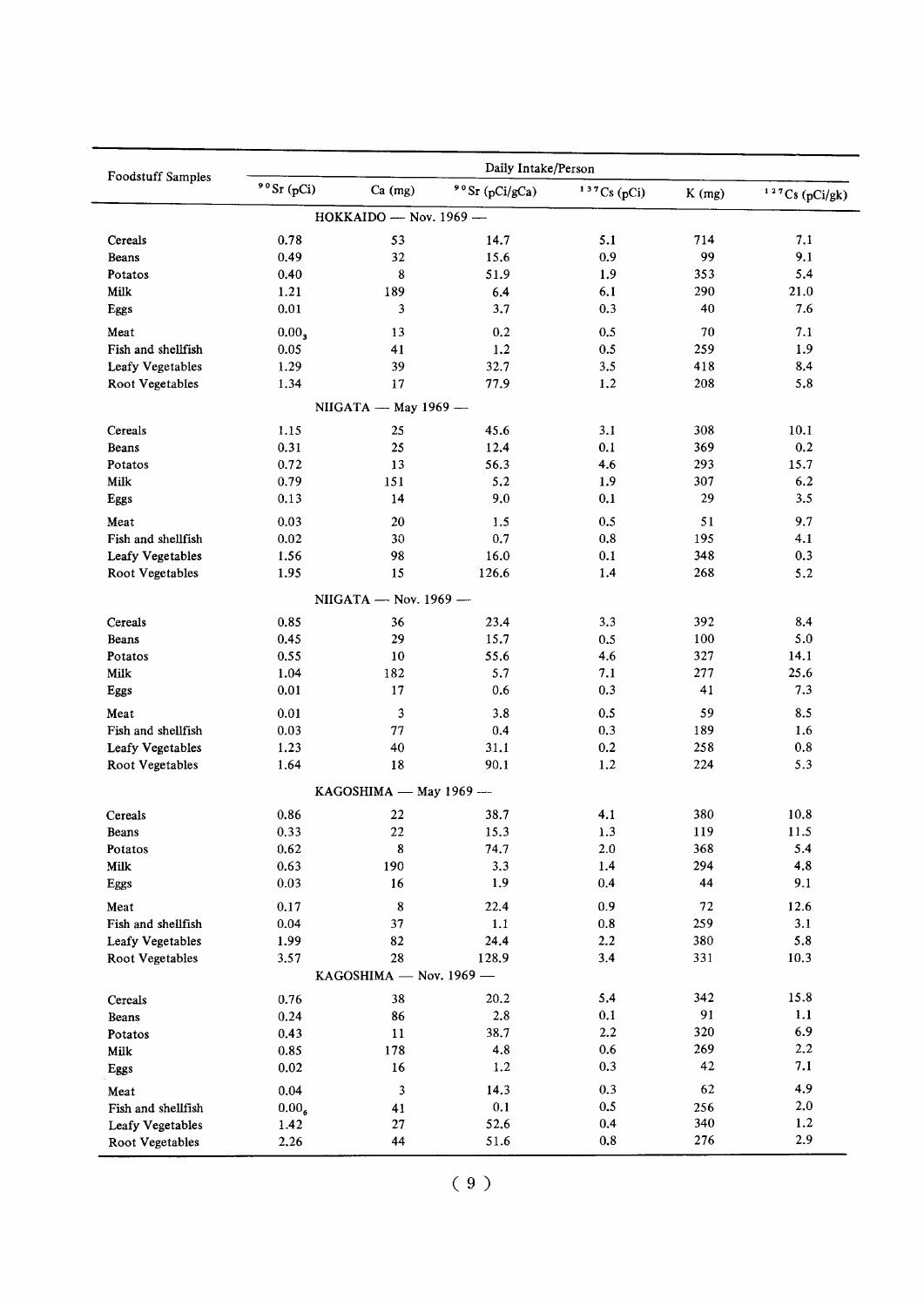#### Strontium-90 and Cesium-137 in Total **Diet**

#### (National Institute of Radio logical Sciences)

Since June 1963, National Institute of Radiological Sciences has conducted analyses of total diet samples collected from 6 prefectures. Sampling locations are shown in Figure 5.

One city and one village in each prefecture were chosen as representative of urban and rural districts of these prefectures respectively. Seven families were chosen at random from each location, and each family presented a normal portion of the regular diet consumed in one day by an adult. Diets at special occasions were avoided. Composite samples from the 7 families were ashed together and analyzed.

Results obtained during the period from Sept., 1969 to Feb., 1970 are shown in Table 7.

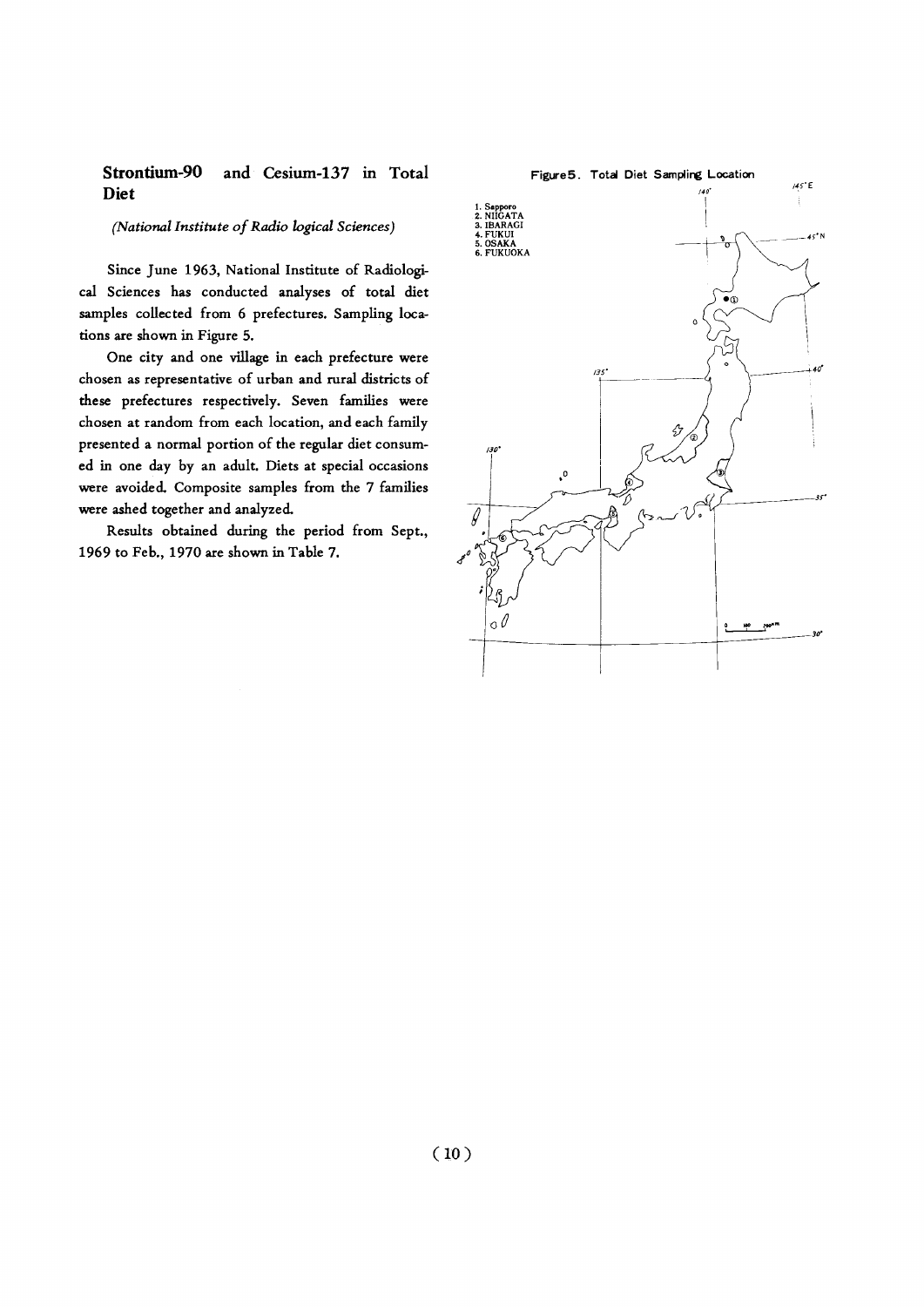#### Table 7.  $\degree$  Sr and  $\degree$  Cs in Total Diet. By M. Saiki, T. Ueda, Y. Suzuki, R. N (National Institute of Radiological Sciences) (Continued from Table 7, Issue No. 28 of this Publication)

| Location            |           | 90Sr                    | 137Cs       |            |           |          |
|---------------------|-----------|-------------------------|-------------|------------|-----------|----------|
|                     | $Ca$ (mg) | $K$ (mg)                | 90 Sr (pCi) | 137Cs(pCi) | (pCi/gCa) | (pCi/gK) |
|                     |           | URBAN ADULT DIET        |             |            |           |          |
| Sept. - Nov. 1969   |           |                         |             |            |           |          |
| Sapporo HOKKAIDO    | 502       | 2036                    | 4.8         | 14.2       | 9.6       | 7.0      |
| Niigata NIIGATA     | 627       | 2327                    | 9.4         | 15.0       | 15.0      | 6.4      |
| Fukui FUKUI         | 370       | 1741                    | 11.7        | 6.0        | 31.6      | 3.4      |
| Mito IBARAGI        | 320       | 1971                    | 3.1         | 4.9        | 9.6       | 2.5      |
| Osaka OSAKA         | 308       | 1720                    | 2.4         | 5.5        | 7.8       | 3.2      |
| Fukuoka FUKUOKA     | 855       | 1652                    | 5.5         | 8.2        | 6.4       | 5.0      |
|                     |           | RURAL ADULT DIET        |             |            |           |          |
| Sapporo HOKKAIDO    | 599       | 2508                    | 8.2         | 15.3       | 13.6      | 6.1      |
| Niigata NIIGATA     | 646       | 2516                    | 14.8        | 13.5       | 22.9      | 5.4      |
| Fukui FUKUI         | 385       | 1624                    | 10.7        | 7.0        | 27.8      | 4.3      |
| Mito IBARAGI        | 257       | 2029                    | 5.4         | 8.7        | 21.2      | 4.3      |
| Osaka OSAKA         | 451       | 1596                    | 2.4         | 3.8        | 5.3       | 2.4      |
| Fukuoka FUKUOKA     | 450       | 1631                    | 9.0         | 4.3        | 20.0      | 2.6      |
|                     |           | URBAN ADULT DIET        |             |            |           |          |
| Feb. 1970           |           |                         |             |            |           |          |
| Sapporo HOKKAIDO    | 332       | 1899                    | 3.9         | 6.3        | 11.9      | 3,3      |
| Niigata NIIGATA     | 550       | 4242                    | 8.4         | 13.4       | 15.2      | 3.2      |
| Fukui FUKUI         | 395       | 1567                    | 3,3         | 5.3        | 8.4       | 3.4      |
| Fukushima FUKUSHIMA | 508       | 1526                    | 13.0        | 7.7        | 25.6      | 5.0      |
| Osaka OSAKA         | 560       | 1591                    | 2.4         | 7.9        | 4.3       | 5.0      |
| Fukuoka FUKUOKA     | 676       | 1755                    | 4.0         | 8.3        | 5.9       | 4.7      |
|                     |           | <b>RURAL ADULT DIET</b> |             |            |           |          |
| Sapporo HOKKAIDO    | 428       | 1999                    | 6.2         | 10.2       | 14.6      | 5.1      |
| Niigata NIIGATA     | 695       | 3850                    | 10.4        | 11.9       | 14.9      | 3.1      |
| Fukui FUKUI         | 389       | 1533                    | 6.2         | 7.1        | 16.0      | 4.6      |
| Fukushima FUKUSHIMA | 701       | 2504                    | 12.1        | 4.9        | 17.3      | 2.0      |
| Osaka OSAKA         | 598       | 1669                    | 4.4         | 7.0        | 7.3       | 4.2      |
| Fukuoka FUKUOKA     | 493       | 1611                    | 2.4         | 3.8        | 4.8       | 2.4      |
|                     |           |                         |             |            |           |          |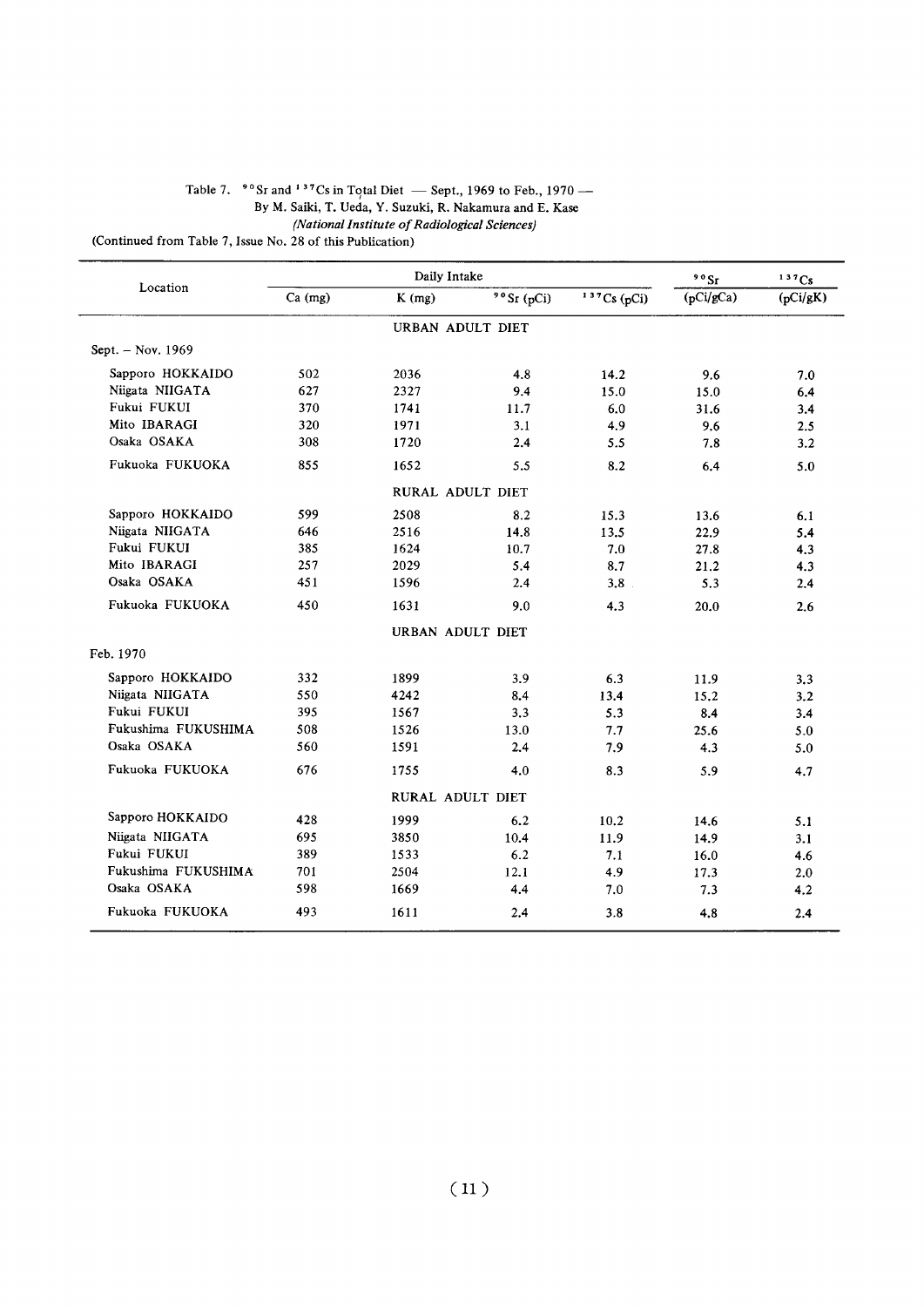# DATA OF THE ELEVENTH NUCLEAR TEST OF THE PEOPLE'S **REPUBLIC OF CHINA**

# **Meteorogical Date**

#### Gross Beta-radioactivity in Rain and Dry **Fallout**

(Japan Meteorological Agency)

Survey of gross beta-activity in rain and dry fallout has been conducted using the data from 13 stations of Japan Meteorological Agency shown in Figure 6.

The procedures of sampling and counting are same as those discribed on page 2 of the report No. 5 of this publication series.

The 11th nuclear test of the People's Republic of China was carried out on 14 October, 1970. It is believed that the test area is in the neighborhood of Lake Lop Nor  $(40^{\circ}N, 90^{\circ}E)$ , about 4000 km westnorthwest of Tokyo. The data of gross beta-radioactivity for 14-19 October, 1970 is shown in Table 8 and 9.

Abnormal microbarographic disturbances were also clearly observed at several stations. The data and the result are shown in table 10 and Figure 7, respectively.

It is estimated from the air mass trajectory shown in Figure 8 that the radioactive debris emitted into the tropospheve first passed in an altitude of 10 km (300 mb level) over the northern part of Japan one day after the explosion.

The levels of radioactivity in rain and dry fallout (collected near the ground) during 14-19 October, showed no significant departure from those normal conditions.

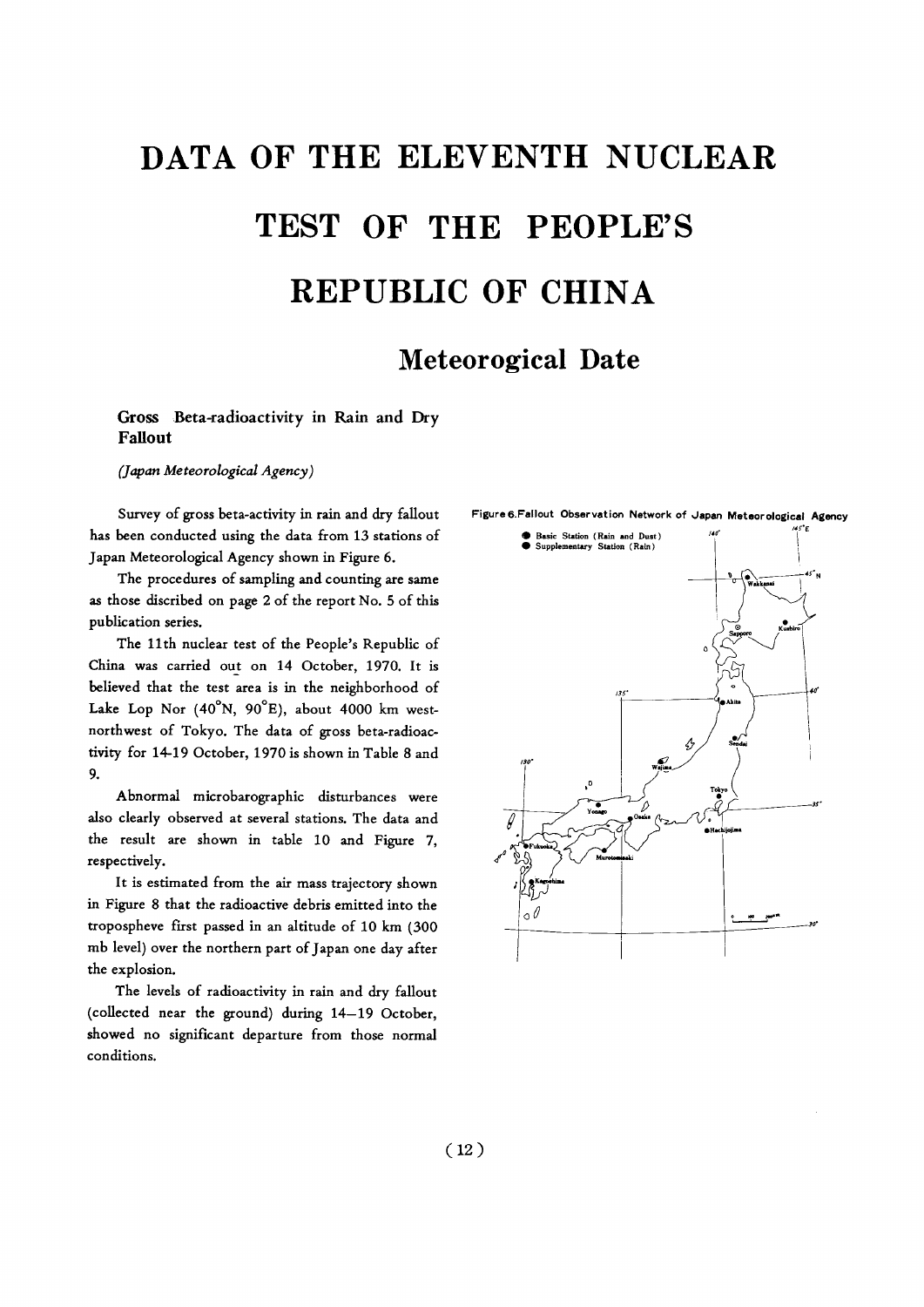#### Table 8. Gross  $\beta$ -activity in Rain, Oct. Compiled by T. Nagai, T. H (Japan Meteorological Agenc

| Date                     | Oct. 1970 |     |                          |            |     |  |  |
|--------------------------|-----------|-----|--------------------------|------------|-----|--|--|
| Station                  | 15        | 16  | 17                       | 18         | 19  |  |  |
| Wakkanai                 |           |     |                          | 0.1        |     |  |  |
| $\alpha$                 |           |     |                          | 0.3        |     |  |  |
| Sapporo                  |           |     |                          | 0.0        |     |  |  |
| $\bar{B}$                |           |     |                          | 0.0        |     |  |  |
| Kushiro                  |           |     |                          | 0.1        | 0.0 |  |  |
| $\ddot{\phantom{a}}$     |           |     |                          | 0.2        | 0.0 |  |  |
| Sendai                   |           |     | 0.6                      |            |     |  |  |
| $\ddot{\phantom{a}}$     |           |     | 0.1                      |            |     |  |  |
| Akita                    |           |     | $\overline{\phantom{0}}$ |            |     |  |  |
| $\ddot{\phantom{a}}$     |           |     |                          |            |     |  |  |
| Tokyo                    | 0.0       |     | 0.1                      | 0.0        |     |  |  |
| $\bar{H}$                | 0.0       |     | $1.0\,$                  | $0.0\,$    |     |  |  |
| Wajima                   |           |     | —                        |            | 0.1 |  |  |
| $\ddot{\phantom{1}}$     |           |     |                          |            | 0.1 |  |  |
| Hachijojima              | 0.0       |     | 0.0                      | 0.0        |     |  |  |
| $\ddot{\phantom{0}}$     | 0.0       |     | 0.0                      | 0.0        |     |  |  |
| Osaka                    |           |     | 0.0                      | 0.0<br>0.0 |     |  |  |
| $\ddot{\phantom{a}}$     |           |     | 0.0                      |            |     |  |  |
| Yonago                   |           |     |                          |            | 0.1 |  |  |
| ñ                        |           |     |                          |            | 0.2 |  |  |
| Murotomisaki             |           |     |                          |            |     |  |  |
| $\overline{\phantom{a}}$ |           |     |                          |            |     |  |  |
| Fukuoka                  |           | 0.1 | 0.0                      |            |     |  |  |
| $\bullet$                |           | 4.0 | 0.0                      |            |     |  |  |
| Kagosima                 |           |     | 0.0                      | 0.1        |     |  |  |
| $\ddot{\phantom{0}}$     |           |     | 0.0                      | 0.3        |     |  |  |

Upper row: Concentration  $(pC)/c$ Lower row: Deposition (mCi/km<sup>-</sup>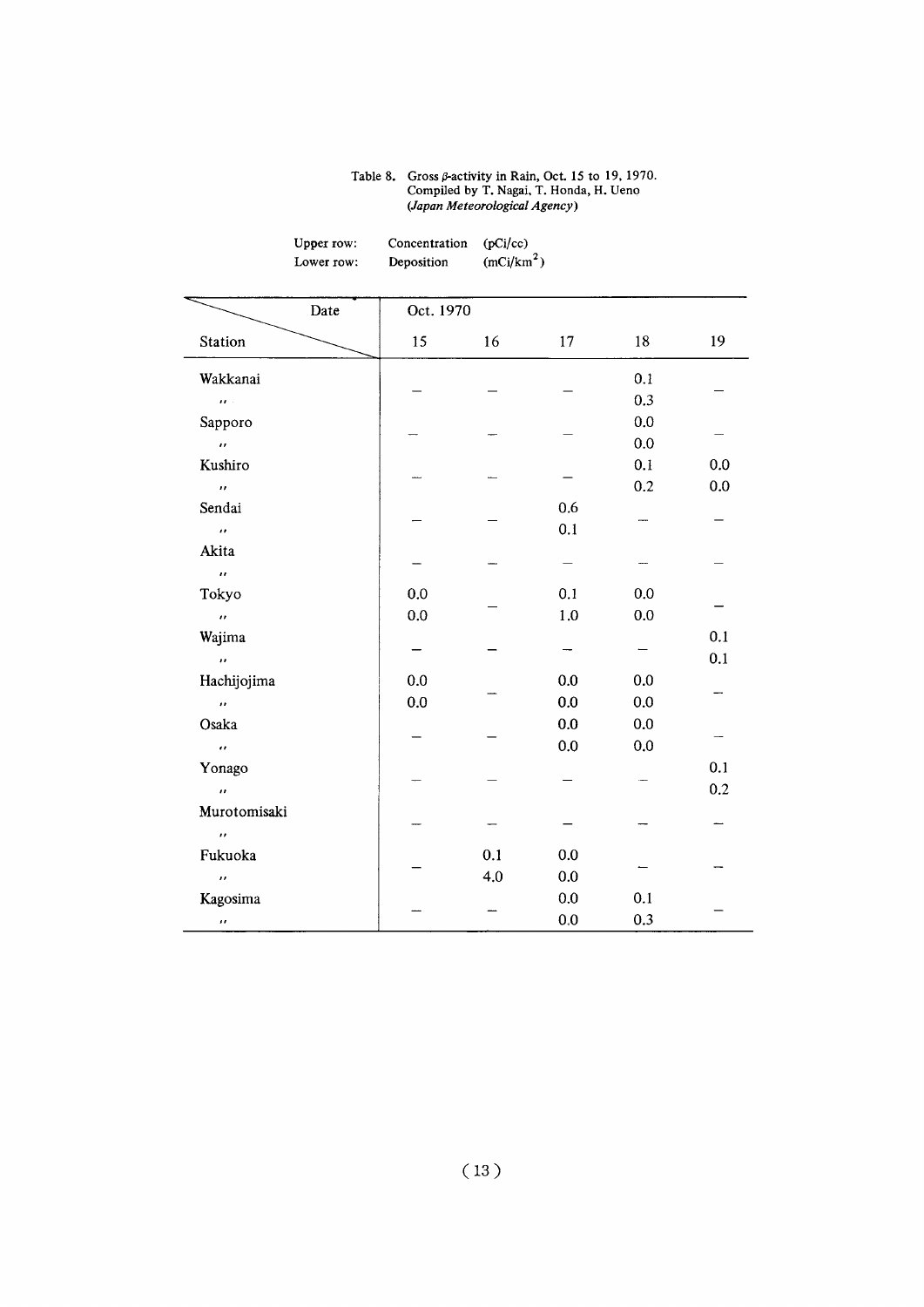| Table 9. Gross $\beta$ -activity in Dust, Oct. 14 to 19, 1970. |
|----------------------------------------------------------------|
| Compiled by T. Nagai, T. Honda, H. Ueno                        |
| (Japan Meteorological Agency)                                  |

| $(pCi/m^2)$ |     |           |     |     |     |     |  |
|-------------|-----|-----------|-----|-----|-----|-----|--|
| Date        |     | Oct. 1970 |     |     |     |     |  |
| Station     | 14  | 15 15     | 16  | 17  | 18  | 19  |  |
| Sapporo     | 0.5 |           | 0.3 | 0.3 | 0.1 | 0.2 |  |
| Sendai      | 0.3 | 0.2       | 0.3 | 0.7 | 0.4 | 0.2 |  |
| Tokyo       | 0.5 |           | 0.7 | 0.7 | 0.5 | 0.3 |  |
| Osaka       | 0.5 | 0.5       | 1.7 | 1.2 | 0.5 | 1.0 |  |
| Fukuoka     | 0.2 | 1.0       | 0.5 | 0.7 | 0.5 | 0.2 |  |

Table 10 The Microbarographic Disturbance Nuclear Test of The People's Rep Oct.14,1970. Compiled by T. Nagai, T. Honda, (Japan Meteorological Agency)

|                |                            |                   | Time Amplitude Period Duration |      |                |       |  |
|----------------|----------------------------|-------------------|--------------------------------|------|----------------|-------|--|
| <b>Station</b> |                            |                   | (G.M.T.)                       | (mb) | (min)          | (min) |  |
| Wakkanai       | $(45^{\circ}25^{\prime}N)$ | $141^{\circ}41'E$ | 11:02                          | 0.2  | 2              |       |  |
| Kushiro        | (42°59′N                   | $144^{\circ}24'E$ | 11:19                          | 0.2  | 3              | 20    |  |
| Akita          | (39°43'N)                  | $140^{\circ}06'E$ | 11:07                          | 0.1  | 3              | 27    |  |
| Wajima         | (37°23'N                   | $136^{\circ}54'E$ | 10:57                          | 0.1  | 3              | 30    |  |
| Tokyo          | (35°41'N)                  | $139^{\circ}46'E$ | 11:14                          | 0.0  | 3              | 20    |  |
| Yonago         | $(35^{\circ}26^{\prime}N)$ | $133^{\circ}21'E$ | 10:49                          | 0.1  | $\overline{2}$ | 18    |  |
| Murotomisaki   | $(33^{\circ}15^{\prime}N)$ | $134^{\circ}11'E$ |                                |      |                |       |  |
| Kagoshima      | (31°34'N)                  | $13C^{\circ}33'E$ | 10:43                          | 0.4  | 4              | 42    |  |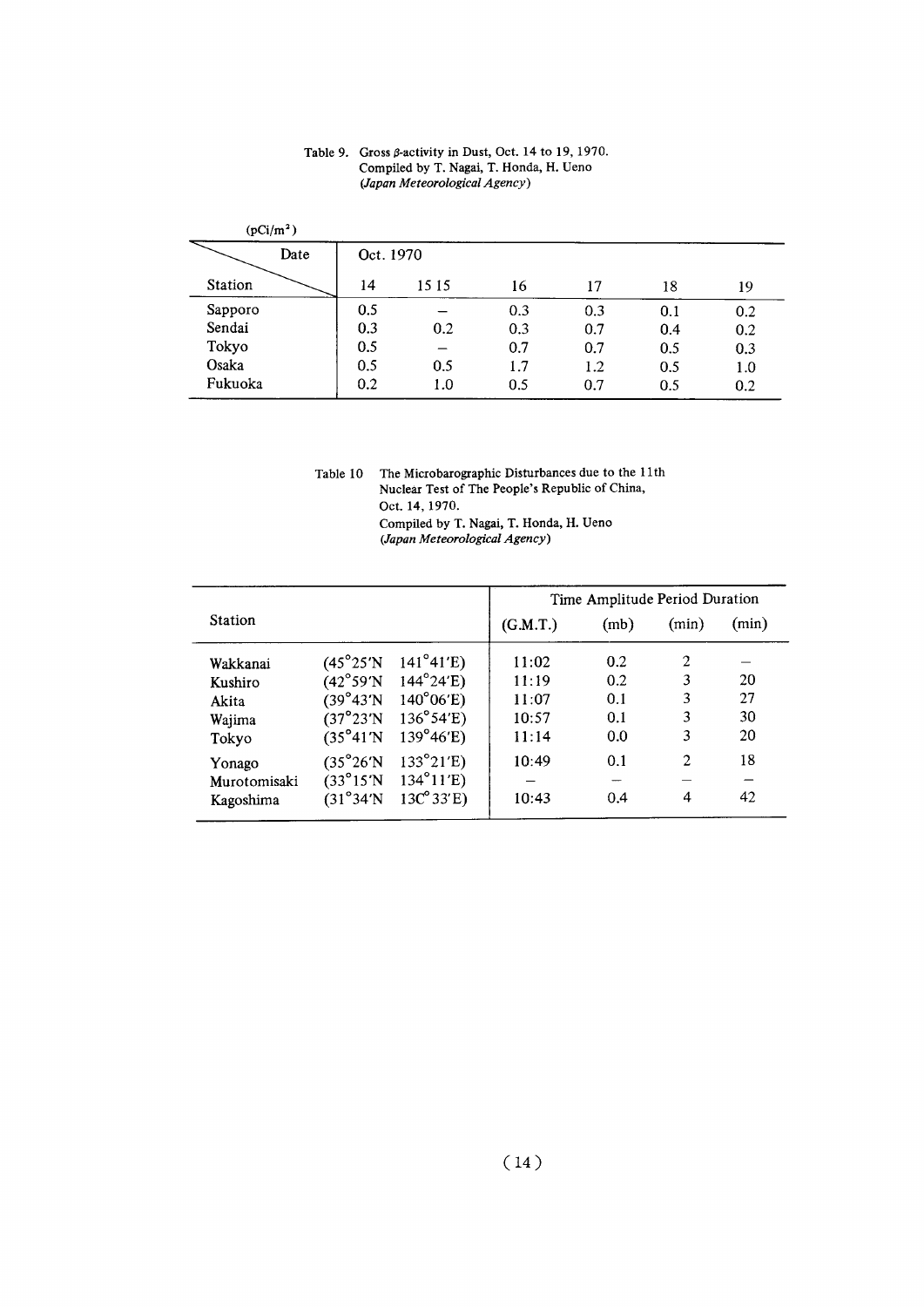

Figure 7. Isochrones of the First Shock Wave Test Site: the Neighborhood Lake Lop Nor(40 N, 90 E) Time of Explosion: about 07:30, Oct. 14th, 1970 (G. M. T)

Figure 8. The Meteorological Trafectory at the Time when the II th Nuclear Test was carried out by the people's Repubic of China

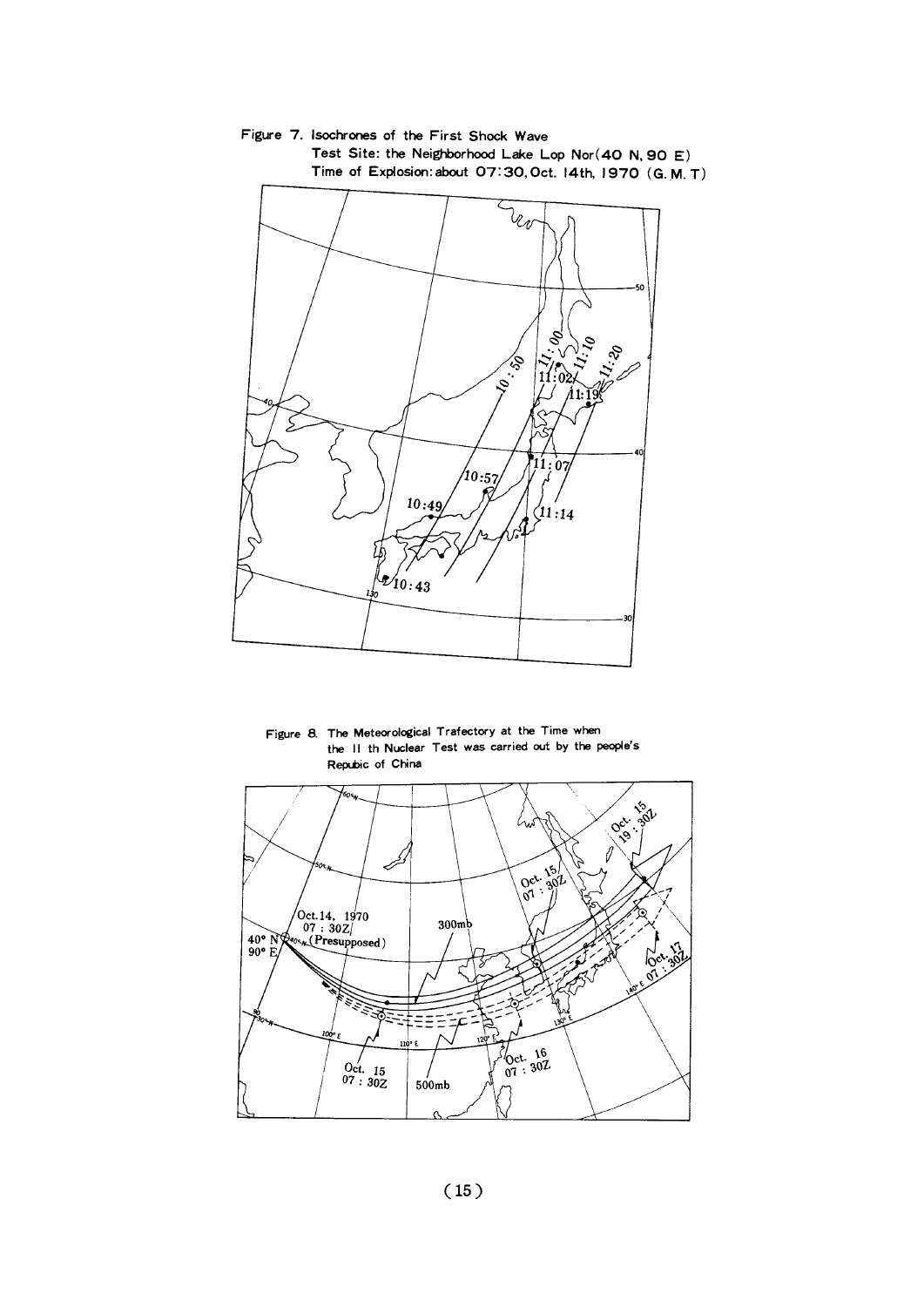#### Gross Beta-radioactivity in Upper Air

(Research and Development H.Q., Japan Defense Agency)

Since 1960, Research and Development H.Q., Japan Defense Agency has measured the beta-activity of dust in the lower laver of the stratosphere and tropopause using aircraft as collectors.

The samples were taken over three areas of Japan using both dust samplers attached under the aircraft wings and gummed papers attached in front of them.

The sampling flight with gummed papers was made using two aircraft at the same time, one of which made a normal sampling flight and the other only upward and downward flight. The difference between the amounts of radioactivity of samples collected by the two aircraft is taken as the value at the flight altitude.

Figure 9 shows three sampling areas of Japan.

As to the 11th nuclear test, aircraft detected little amount of radioactivity over three sampling areas of Japan, except the North area of Hokkaido, Tohoku on the day following the nuclear test. So it is assumed that the radioactive cloud passed fast over the North of Japan.

Results obtained is shown in Table 11.

Figure 10 shows the temporal variation of gross beta-activity in Chubu area at altitudes of 10 km and 6 km in upper air.